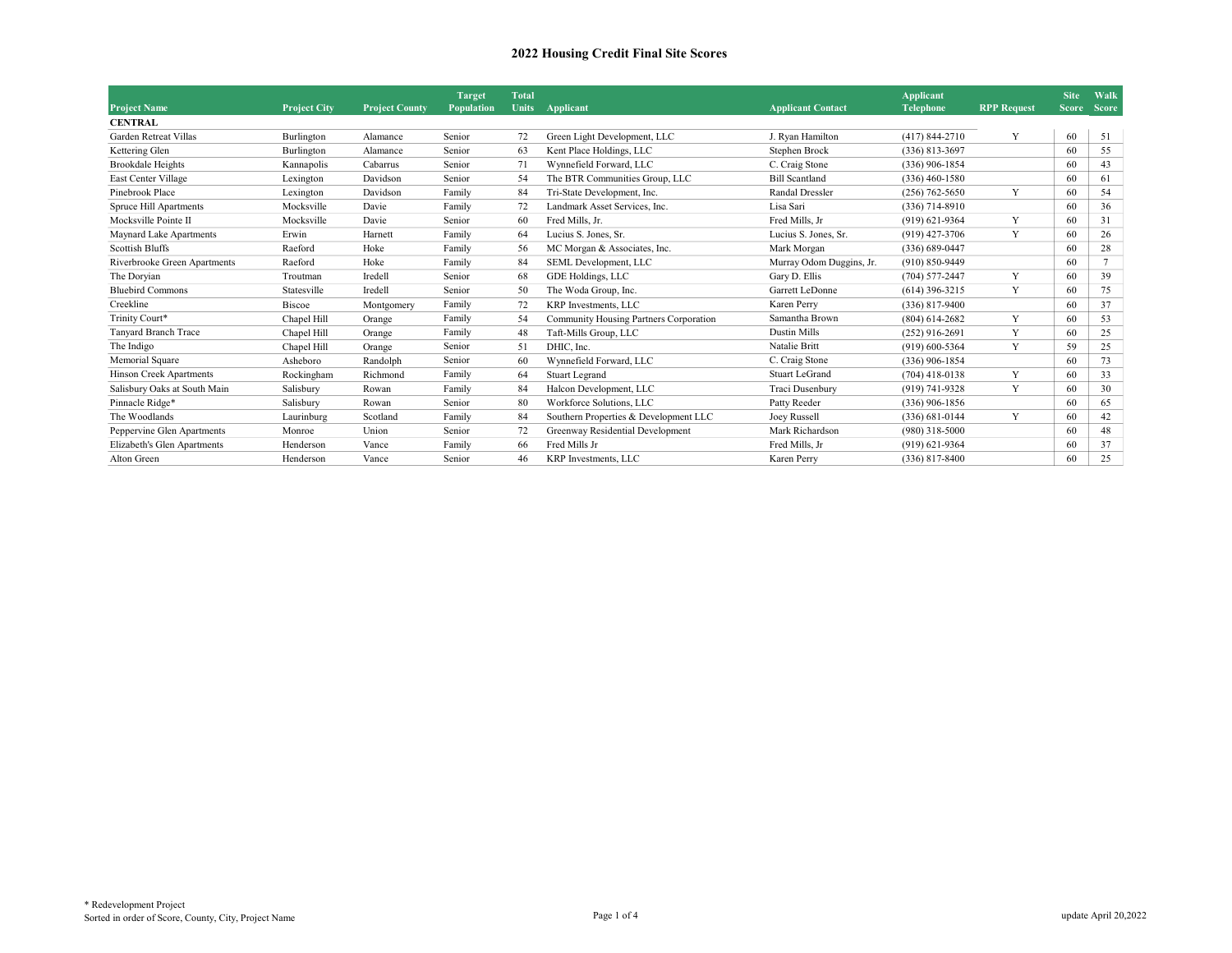| <b>Project Name</b>               | <b>Project City</b> | <b>Project County</b> | <b>Target</b><br><b>Population</b> | <b>Total</b><br><b>Units</b> | Applicant<br><b>Applicant Contact</b>     |                       | <b>Applicant</b><br><b>Telephone</b> | <b>RPP Request</b> | <b>Site</b> | Walk<br>Score Score |
|-----------------------------------|---------------------|-----------------------|------------------------------------|------------------------------|-------------------------------------------|-----------------------|--------------------------------------|--------------------|-------------|---------------------|
| <b>EAST</b>                       |                     |                       |                                    |                              |                                           |                       |                                      |                    |             |                     |
| Heritage Run                      | Whiteville          | Columbus              | Family                             | 72                           | Southern Properties & Development LLC     | Joey Russell          | $(336) 681 - 0144$                   | Y                  | 60          | 40                  |
| The Manor at West 7th*            | <b>Tabor City</b>   | Columbus              | Senior                             | 49                           | Fred G. Mills, Sr.                        | <b>Bobby Funk</b>     | $(919)$ 719-6589                     | Y                  | 60          | 37                  |
| Pine Meadows Apartments           | New Bern            | Craven                | Family                             | 72                           | Urquhart Development LLC                  | Thomas Urquhart       | $(919) 829 - 1801$                   |                    | 60          | 37                  |
| The Cape on Trent                 | New Bern            | Craven                | Family                             | 60                           | Pendergraph Development, LLC              | Frankie Pendergraph   | $(919)$ 755-0558                     |                    | 60          | 55                  |
| Woodfield Landing 22              | Havelock            | Craven                | Family                             | 80                           | South Creek Development, LLC              | Charlie Heritage      | $(336)$ 669-3587                     | Y                  | 60          | 39                  |
| <b>Holly Acres</b>                | Tarboro             | Edgecombe             | Family                             | 60                           | MC Morgan & Associates, Inc.              | Mark Morgan           | $(336)$ 689-0447                     |                    | 60          | 40                  |
| <b>Foster Commons</b>             | Smithfield          | Johnston              | Senior                             | 50                           | The Woda Group, Inc.                      | Garrett LeDonne       | $(614)$ 396-3215                     | Y                  | 60          | 66                  |
| Mayes Farm                        | Four Oaks           | Johnston              | Family                             | 60                           | Pendergraph Development, LLC              | Frankie Pendergraph   | $(919)$ 755-0558                     |                    | 60          | 29                  |
| <b>Benvenue Place</b>             | Rocky Mount         | Nash                  | Family                             | 80                           | Lucius S. Jones, Sr.                      | Lucius S. Jones, Sr.  | (919) 427-3706                       | Y                  | 60          | 25                  |
| Hadley Nash Commons               | Nashville           | Nash                  | Family                             | 48                           | Holly L. Smith                            | Holly Smith           | $(919)$ 673-5547                     |                    | 60          | 36                  |
| Northern Pointe Apartments        | Rocky Mount         | Nash                  | Family                             | 72                           | South Creek Development, LLC              | Charlie Heritage      | $(336)$ 669-3587                     | Y                  | 60          | 51                  |
| Cape Landing                      | Wilmington          | New Hanover           | Senior                             | 60                           | Greenway Residential Development, LLC     | Mark Richardson       | $(980)$ 318-5000                     |                    | 60          | 23                  |
| Branchwood Trace                  | Jacksonville        | Onslow                | Family                             | 72                           | Taft-Mills Group, LLC                     | <b>Dustin Mills</b>   | $(252)$ 916-2691                     | Y                  | 60          | 63                  |
| Lynnfield Point                   | Jacksonville        | Onslow                | Family                             | 80                           | Carolina Statewide Development, LLC       | James Maides          | $(910)$ 937-0003                     | Y                  | 60          | 44                  |
| Brookfield Retreat at the Commons | Jacksonville        | Onslow                | Senior                             | 72                           | Carolina Statewide Development, LLC       | James Maides          | $(910)$ 937-0003                     | Y                  | 60          | 35                  |
| Arlington Pointe                  | Jacksonville        | Onslow                | Family                             | 84                           | <b>Workforce Soluntions LLC</b>           | Patty Reeder          | $(336)$ 906-1856                     |                    | 60          | 20                  |
| Pamlico Place Apartments          | Grantsboro          | Pamlico               | Family                             | 56                           | <b>Stuart LeGrand</b>                     | <b>Stuart LeGrand</b> | $(704)$ 418-0138                     | Y                  | 60          | 45                  |
| Oak Ridge Park                    | Ayden               | Pitt                  | Family                             | 80                           | East Carolina Community Development, Inc. | Keith Walker          | $(252) 504 - 3996$                   | Y                  | 60          | 47                  |
| Mulberry Trace                    | Greenville          | Pitt                  | Senior                             | 72                           | Taft-Mills Group, LLC                     | <b>Dustin Mills</b>   | $(252)$ 916-2691                     | Y                  | 60          | 56                  |
| <b>Bells Fork Village</b>         | Greenville          | Pitt                  | Family                             | 72                           | <b>MVAH Holding LLC</b>                   | Brian McGeady         | $(513)$ 964-1140                     | Y                  | 60          | 49                  |
| Gardner Crossing                  | Greenville          | Pitt                  | Family                             | 60                           | The Woda Group, Inc.                      | Garrett LeDonne       | $(614)$ 396-3215                     | Y                  | 60          | 62                  |
| Woodcreek Village                 | Greenville          | Pitt                  | Family                             | 60                           | Greenway Residential Development, LLC     | Mark Richardson       | $(980)$ 318-5000                     |                    | 60          | 55                  |
| Turnbury Trace                    | Greenville          | Pitt                  | Senior                             | 72                           | Taft-Mills Group, LLC                     | <b>Dustin Mills</b>   | $(252)$ 916-2691                     | Y                  | 60          | 64                  |
| Carolina Springs                  | Red Springs         | Robeson               | Family                             | 76                           | Southern Properties & Development LLC     | Joey Russell          | $(336) 681 - 0144$                   | Y                  | 60          | 34                  |
| Caton Bluffs                      | Lumberton           | Robeson               | Family                             | 84                           | MC Morgan & Associates, Inc.              | Mark Morgan           | $(336) 689 - 0447$                   |                    | 60          | 8                   |
| <b>Pratum Place Apartments</b>    | Lumberton           | Robeson               | Family                             | 56                           | Fitch Irick Corporation                   | Charles Irick         | (980) 335-2032                       | Y                  | 60          | 27                  |
| Tiffany Garden Phase II           | Goldsboro           | Wayne                 | Family                             | 84                           | MC Morgan & Associates, Inc.              | Mark Morgan           | $(336) 689 - 0447$                   |                    | 60          | 12                  |
| <b>Fairview Commons</b>           | Goldsboro           | Wayne                 | Senior                             | 72                           | KRP Investments, LLC                      | Karen R. Perry        | $(336)$ 817-9400                     |                    | 60          | 47                  |
| <b>Buckhorn Village</b>           | Wilson              | Wilson                | Senior                             | 84                           | Weaver-Kirkland Housing, LLC              | Robert Jolly          | $(336)$ 378-7900                     | Y                  | 60          | 38                  |
| <b>Birchwood Village</b>          | Wilson              | Wilson                | Senior                             | 74                           | Wallick Asset Management LLC              | Jennifer Lampman      | $(919)$ 609-3352                     |                    | 60          | 35                  |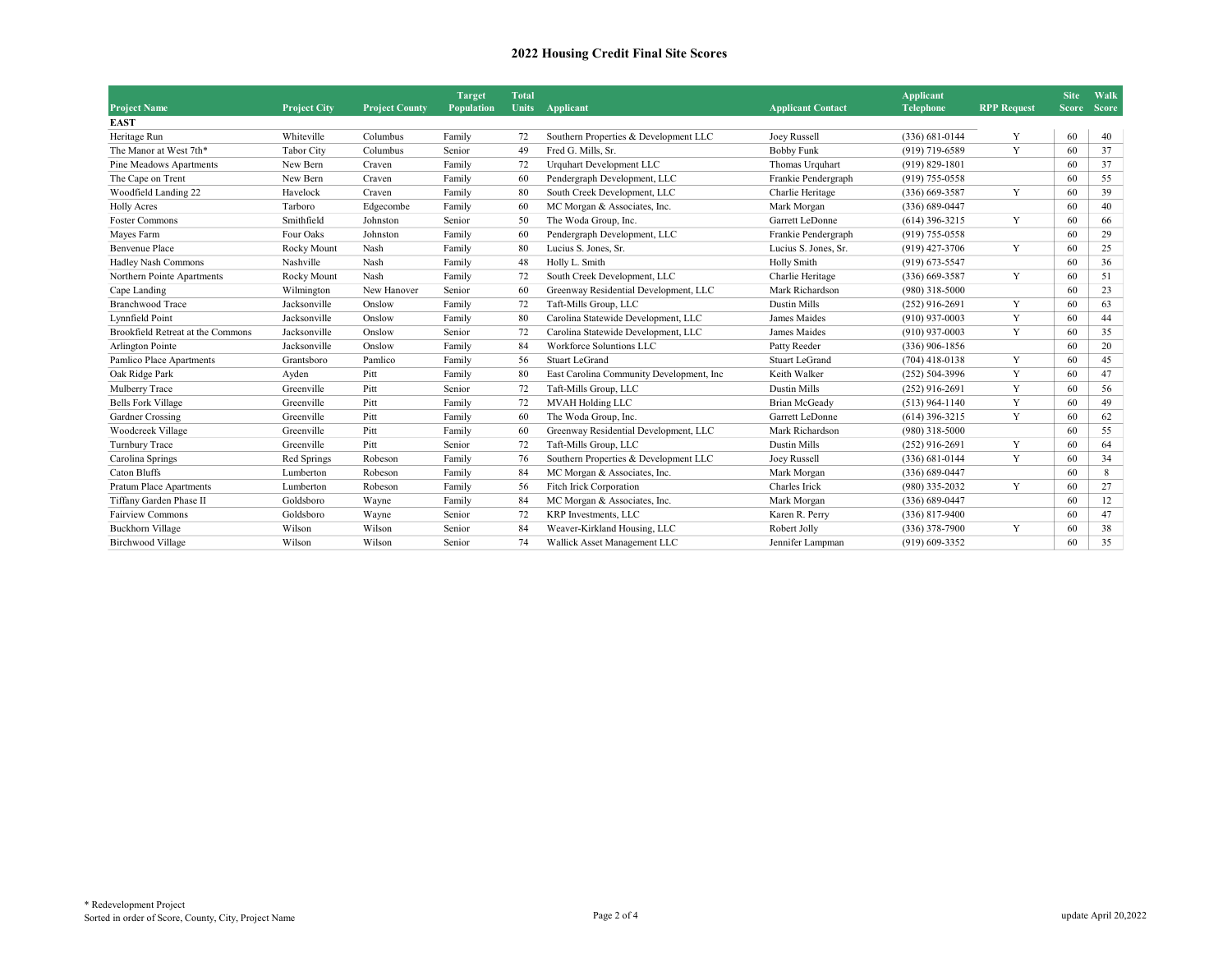|                                     |                                                                                                                            |             | <b>Target</b> | <b>Total</b>     |                                             |                          | <b>Applicant</b>   |   | <b>Site</b> | Walk |
|-------------------------------------|----------------------------------------------------------------------------------------------------------------------------|-------------|---------------|------------------|---------------------------------------------|--------------------------|--------------------|---|-------------|------|
| <b>Project Name</b>                 | <b>Project County</b><br><b>Population</b><br><b>Units</b><br>Applicant<br><b>Applicant Contact</b><br><b>Project City</b> |             |               | <b>Telephone</b> | <b>RPP Request</b>                          | <b>Score</b>             | <b>Score</b>       |   |             |      |
| <b>METRO</b>                        |                                                                                                                            |             |               |                  |                                             |                          |                    |   |             |      |
| Deaverview*                         | Asheville                                                                                                                  | Buncombe    | Family        | 82               | Mountain Housing Opportunities, Inc.        | Rich Olejniczak          | $(828)$ 254-4030   | Y | 60          | 38   |
| Redwood Commons                     | Asheville                                                                                                                  | Buncombe    | Senior        | 70               | Buckeye Community Hope Foundation           | <b>Steve Boone</b>       | $(614)$ 942-2001   | Y | 60          | 45   |
| Scottie Pointe                      | Fayetteville                                                                                                               | Cumberland  | Family        | 84               | MOD1, LLC                                   | Murray Duggins           | $(910) 764 - 6600$ |   | 60          | 45   |
| Rosselle Commons                    | Fayetteville                                                                                                               | Cumberland  | Family        | 60               | Fitch Irick Corporation                     | Charles Irick            | (980) 335-2032     | Y | 60          | 35   |
| Eutaw Landing                       | Fayetteville                                                                                                               | Cumberland  | Senior        | 84               | SEML Development, LLC                       | Murray Odom Duggins, Jr. | $(910) 850 - 9449$ |   | 60          | 69   |
| Fairhaven Lake                      | Fayetteville                                                                                                               | Cumberland  | Family        | 80               | Louie A. Lange, III                         | Sean Brady               | $(404)$ 406-6697   |   | 60          | 56   |
| Kenleigh Crossing                   | Fayetteville                                                                                                               | Cumberland  | Family        | 64               | Smith Duggins Developers, LLC               | James Smith              | $(910)$ 912-3300   | Y | 60          | 60   |
| Southside Revitalization Phase III* | Durham                                                                                                                     | Durham      | Family        | 56               | McCormack Baron Salazar, Inc.               | Hillary Zimmerman        | $(314)$ 335-2820   |   | 60          | 69   |
| The Flats on Peters Creek           | Winston Salem                                                                                                              | Forsyth     | Family        | 72               | Shelter Investments Development Corporation | Ned Fowler               | $(828)$ 264-6683   |   | 60          | 64   |
| Everleigh Villas at North Point     | Winston-Salem                                                                                                              | Forsyth     | Senior        | 55               | Halcon Development, LLC                     | Traci Dusenbury          | (919) 741-9328     | Y | 60          | 23   |
| Winston-Salem CNI Phase II          | Winston-Salem                                                                                                              | Forsyth     | Family        | 72               | McCormack Baron Salazar, Inc.               | Hillary Zimmerman        | $(314)$ 425-8970   |   | 60          | 35   |
| Pegram Landing II 22                | Lewisville                                                                                                                 | Forsyth     | Family        | 60               | South Creek Development, LLC                | Charlie Heritage         | $(336)$ 669-3587   | Y | 60          | 31   |
| Hartley Meadows                     | <b>High Point</b>                                                                                                          | Guilford    | Family        | 72               | PG NC Development South LLC                 | <b>Andrew Bodewes</b>    | $(585)$ 435-4766   | Y | 60          | 32   |
| Vandalia Acres                      | Greensboro                                                                                                                 | Guilford    | Family        | 84               | Affordable Housing Management, Inc.         | David Levy               | $(336)$ 273-0568   | Y | 60          | 32   |
| Gibsonville Village                 | Gibsonville                                                                                                                | Guilford    | Family        | 84               | Third Wave Housing                          | Richard Angino           | $(336)$ 499-1963   |   | 60          | 41   |
| Walnut Ridge                        | <b>High Point</b>                                                                                                          | Guilford    | Senior        | 104              | Wynnefield Forward, LLC                     | C. Craig Stone           | $(336)$ 906-1854   |   | 60          | 47   |
| Market Square                       | <b>High Point</b>                                                                                                          | Guilford    | Senior        | 52               | Wynnefield Forward, LLC                     | C. Craig Stone           | $(336)$ 906-1854   |   | 60          | 66   |
| Parkside at Long Creek              | Charlotte                                                                                                                  | Mecklenburg | Senior        | 57               | SCG Development Partners, LLC               | <b>Taylor Davis</b>      | $(864)$ 467-1600   | Y | 60          | 40   |
| Mount Moriah Seniors                | Matthews                                                                                                                   | Mecklenburg | Senior        | 92               | Laurel Street Residential, LLC              | Kay Dodd                 | $(704)$ 561-5234   | Y | 60          | 39   |
| <b>Mallard Creek Seniors</b>        | Charlotte                                                                                                                  | Mecklenburg | Senior        | 102              | <b>DreamKey Partners</b>                    | Sammy Jackson            | $(646)$ 964-7141   | Y | 60          | 13   |
| Marvin Road Apartments              | Charlotte                                                                                                                  | Mecklenburg | Family        | 70               | DreamKey Partners, Inc.                     | Benjamin Cuevas          | $(704)$ 285-6024   | Y | 60          | 52   |
| Evoke Living at Eastland*           | Charlotte                                                                                                                  | Mecklenburg | Senior        | 78               | Opportunities South LLC                     | Dean Edwards             | $(919)$ 417-0125   |   | 60          | 61   |
| Long Creek Commons                  | Huntersville                                                                                                               | Mecklenburg | Senior        | 120              | Mosaic Development Group, Inc.              | James Royster            | $(704) 763 - 1727$ | Y | 60          | 39   |
| Abbey Spring                        | Apex                                                                                                                       | Wake        | Senior        | 84               | <b>Evergreen Construction Company</b>       | Timothy Morgan           | $(919) 848 - 2041$ | Y | 60          | 63   |
| Brookside                           | Rolesville                                                                                                                 | Wake        | Family        | 72               | Matthew Rieger                              | Matthew Rieger           | $(305) 860 - 8188$ |   | 60          | 21   |
| Lake Haven                          | Raleigh                                                                                                                    | Wake        | Senior        | 56               | Lyle D. Gardner                             | Lyle Gardner             | $(919)$ 422-1201   | Y | 60          | 48   |
| Knight's Court                      | Knightdale                                                                                                                 | Wake        | Senior        | 84               | Beacon Management Corporation               | Patrick Theismann        | $(336)$ 398-2702   | Y | 60          | 20   |
| Rose Park Manor                     | Cary                                                                                                                       | Wake        | Senior        | 81               | Beacon Management Corporation               | Patrick Theismann        | $(336)$ 398-2702   | Y | 60          | 58   |
| The Villas at Wake Forest Crossing  | <b>Wake Forest</b>                                                                                                         | Wake        | Senior        | 64               | Green Light Development, LLC                | J.Ryan Hamilton          | $(417) 882 - 2710$ | Y | 60          | 25   |